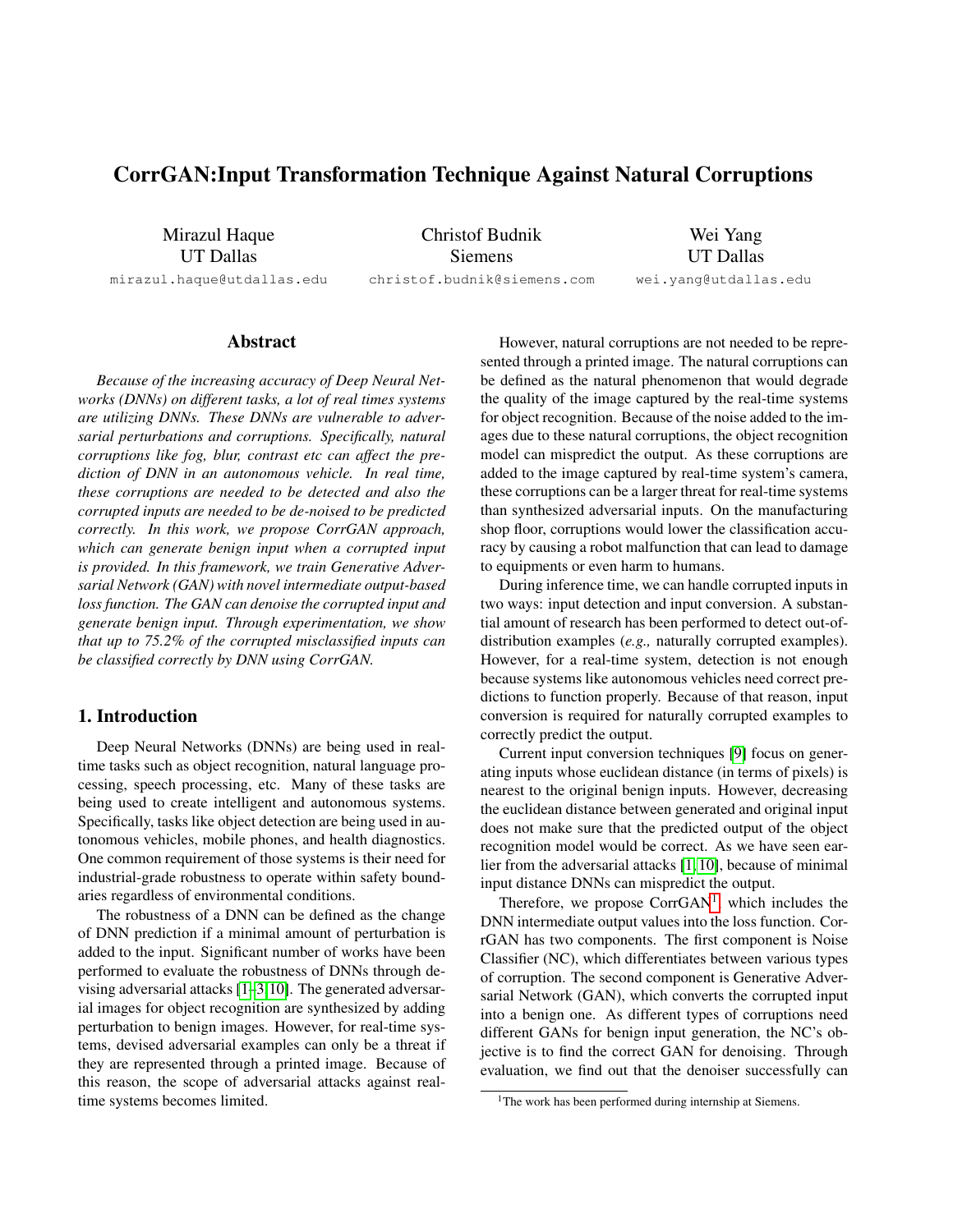convert up to 75.2% of the misclassified inputs to correctly classified inputs. Also, we find that NC can achieve 97.47% accuracy in predicting noise type.

# 2. Background and Related Works

#### 2.1. Natural Corruptions

Corruption techniques [\[5\]](#page-3-4) contain different visual corruption, which includes practical corruptions like fog, blur, brightness etc. There are 19 different corruption types we have used. For each corruption type, five corruption levels are created from severity level one to five, resulting in a total of 95 different visual corruptions. The noise added to the inputs by corruption techniques is humanly perceptible.

#### <span id="page-1-0"></span>2.2. Generative Adversarial Networks

Generative Adversarial Networks (GANs) are generative models which have been used frequently to augment different types of data like image, text, code, speech etc. GANs mainly consist of two components. First component is called generator  $\mathcal{G}(\cdot)$  and the other component is discriminator  $\mathcal{D}(\cdot)$ . The input x of the generator  $\mathcal{G}(\cdot)$  is a seed sample (generally a noisy sample) and the output  $\mathcal{G}(x)$  is an in-distribution input (Input which belongs to the distribution of training data). After generating the output to the original seed, the test sample  $\mathcal{G}(x)$  is sent to the discriminator. The discriminator  $\mathcal{D}(\cdot)$  is designed to distinguish the generated test samples  $\mathcal{G}(x)$  and the original in-distribution training samples  $x$ . After training, the generator would generate more in-distribution inputs; correspondingly, the discriminator would also be more accurate in distinguishing original samples and generated samples. After being well trained, the discriminator and the generator would reach a Nash Equilibrium, which implies the generated test samples are challenging to be distinguished from the in-distribution samples. The loss function for a traditional GAN can be referred as,

 $\mathcal{L}_{GAN} = \mathbb{E}_{x} log \mathcal{D}(x) + \mathbb{E}_{x} log[1 - \mathcal{D}(\mathcal{G}(x))]$ 

## 2.3. Adversarial Sample Detection

For detecting adversarial samples, Hendrycks *et al.* [\[6\]](#page-3-5) propose a baseline to detect out-of-distribution samples using softmax value. Lee *et al.* [\[7\]](#page-3-6) propose mahalanobis distance based confidence score using hidden feaures to detect out-of-distribution and adversarial samples. GraN [\[8\]](#page-3-7) detects the out-of-distribution samples by using weight gradient values. Yap *et al.* [\[12\]](#page-3-8) propose to use entropy of salient maps to detect adversarial samples. However, for real time systems, input detection is not enough, input conversion is also needed.

## 3. Approach

In this section, first we discuss about the problem formulation and then elaborate the approach.

#### 3.1. Problem Formulation

CorrGAN is designed based on the paradigm of Generative Adversarial Networks (GANs), which was discussed earlier (Section [2.2\)](#page-1-0). As discussed earlier, GANs mainly consist of a generator  $\mathcal{G}(\cdot)$  and a discriminator  $\mathcal{D}(\cdot)$ . However, for the purpose of denoising, we consider that the input x of the generator  $\mathcal{G}(\cdot)$  is a noisy corrupted image and the output  $G(x)$  is a perturbation. Our objective is to generate denoised input  $x + \mathcal{G}(x)$  after applying the generated perturbation to the noisy input.

For the purpose of denoising, we need to create a sample that not only belongs to the same data distribution but also is similar to the original image. Also, we need to ensure that the generated denoised example would have similar predictions as original image. Decreasing only the pixel difference between original and generated image might not be sufficient for that [\[9,](#page-3-3) [11\]](#page-3-9).

For example, let's assume that we want to generate a sample  $x + \mathcal{G}(x)$ , where the euclidean pixel difference between  $x+\mathcal{G}(x)$  and original image  $x_{\text{oria}}$  is  $\delta$ , where  $\delta \to 0$ . However, for many scenarios, the value of  $\delta$  won't be 0, and there will be a small pixel difference between two images. As we know from the adversarial attacks that a small pixel difference can be cause for wrong prediction [\[1\]](#page-3-0), the challenge about small input pixel difference is needed to be addressed.

To address this challenge, we propose to include the certainty of the DNNs into the loss function [\[7\]](#page-3-6). It has been observed that hidden states of a DNN can be analyzed to decide model certainty. Therefore, we propose to include the difference between hidden layer outputs of original image and generated image in the loss function. Also, to denoise the corruption, we propose to generate perturbation instead of generating benign input directly. The benign input can be generated by adding perturbation with corrupted input. So the total loss function would be,

$$
\mathcal{L}_{total} = \mathcal{L}_{GAN} + ||(x + \mathcal{G}(x)) - x_{orig}|| + ||Hid(x) + \mathcal{G}(x)) - Hid(x_{orig})||
$$

Hid represents the hidden layer output values of DNN.

However, training a single  $\mathcal{G}(\cdot)$  is not enough to denoise all types of noises because the effect of different noises on benign inputs is generally different. For example, the perturbation needed to denoise low contrast images would not be similar to the perturbation needed to denoise images affected with glass blur noise. Because of that reason, we need to train different  $\mathcal{G}(\cdot)$  for different noises. However, given a noisy image, it would be challenging to know which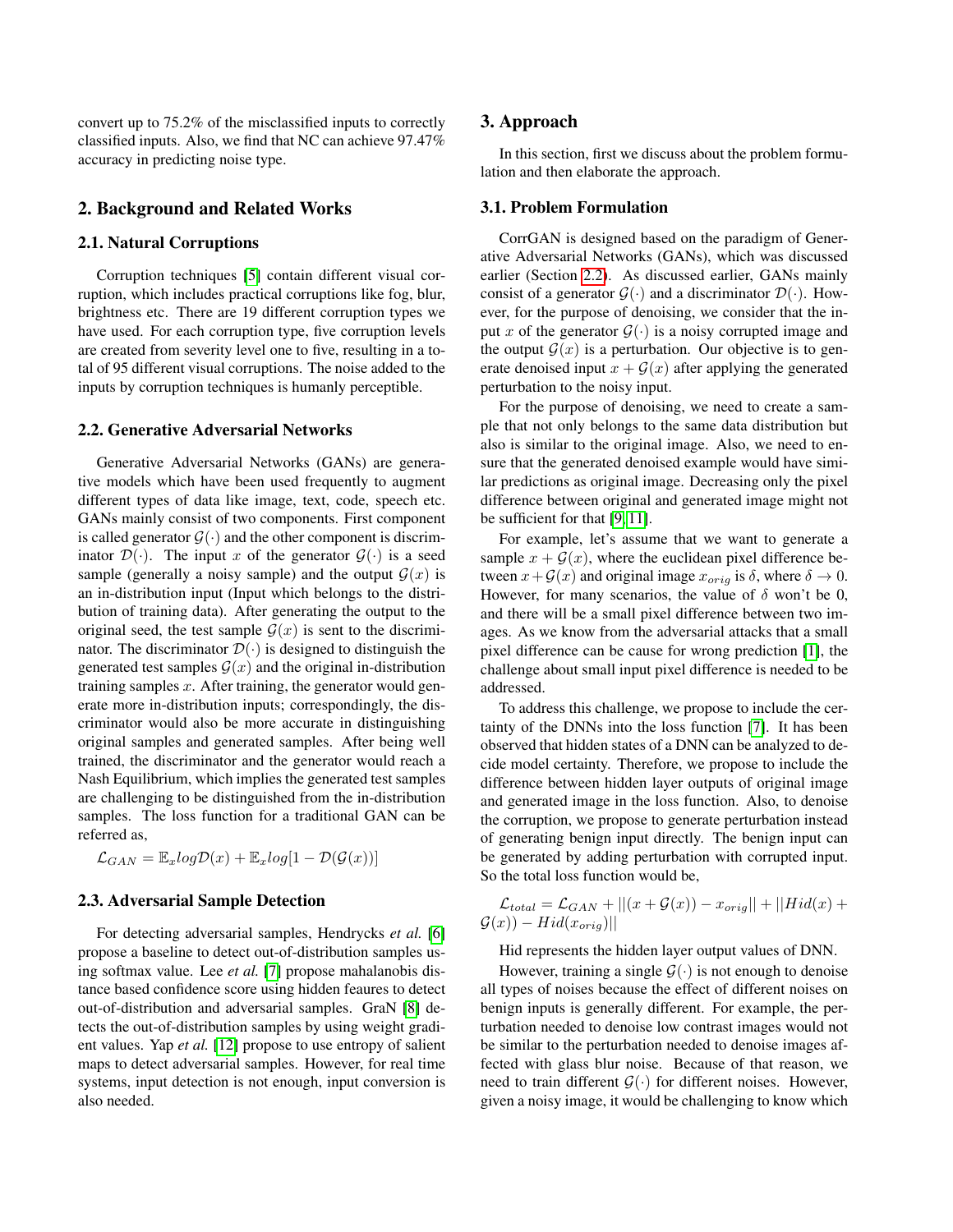$G(\cdot)$  to use for denoising. Therefore, we need to create a noise classifier too.

## 3.2. Overview

There are three components of the approach: *Training the Generator*, *Training the Noise Classifier* and, *Architecture Overview*.

#### 3.2.1 Training the Generator

As mentioned earlier, to train the generator, we use Euclidean distance between hidden states of corrupted and benign inputs, along with Euclidean distance between pixel values of corrupted and benign inputs. We consider specific hidden state layers in this scenario. For example, ResNet-18 models [\[4\]](#page-3-10) has total 18 residual blocks in model architecture. These 18 blocks are divided into four groups. We consider outputs of each group to include in loss function. Therefore, we define a hidden state values *Hid* as,

$$
Hid(x) = Hid_{G_1}(x) + Hid_{G_2}(x) + Hid_{G_3}(x) +
$$
  
\n
$$
Hid_{G_4}(x)
$$

where x is the input,  $G_N$  is the group number input.

#### 3.2.2 Training the Noise Classifier

Noise Classifier (NC) is a classification model, which can predict which type of noise is added to the input given the input. Each noise adds a specific type of pattern to the benign inputs. For example, the snow corruption would add specific white patches to the input. Hence, a convolutionbased classifier model would be able to detect the specific noise if the model is trained.

## 3.2.3 Architecture Overview

Figure [1](#page-2-0) represents the overview of CorrGAN. If an input is rejected by the OOD detection system, it will be sent to Noise Classifier. The NC will predict which type of corruption is present in the input. Depending on the NC output, the denoiser GAN that is specified for the corruption is used to denoise the corrupted input.

## 4. Evaluation

We evaluate CorrGAN based on two perspective:

1. What is the increase accuracy by CorrGAN against baseline?

# 2. What is the effectiveness of Noise Classifier?

#### 4.1. Experimental Setup

Datasets. We use CIFAR-10 dataset for the evaluation of CorrGAN. The dataset has 50,000 training images and

<span id="page-2-0"></span>

Figure 1. Working mechanism of CorrGAN

<span id="page-2-1"></span>

Figure 2. Comparison of Accuracy of CorrGAN generated inputs and Baseline generated input

10,000 test images. Each type of corruption is added to the training and testing images with various scales.

Models. We have used ResNet-18 model [\[4\]](#page-3-10) for the experimentation.

Baseline. We use Defense-GAN [\[9\]](#page-3-3) technique as baseline.

Threat Model. In this work, we consider that we already know an input has been predicted incorrectly. As we mentioned in related works, multiple works has been performed about adversarial sample detection. Once the sample is detected, then the sample is fed to Noise Classifier (NC), and later to Generator model.

#### 4.2. Increasing Accuracy

We show the effectiveness of CorrGAN through two types of corruptions: Fog and Brightness. Both natural corruptions are some prevailing threats to industrial manufacturing processes.

First, we train one GAN for each type of corruption. The